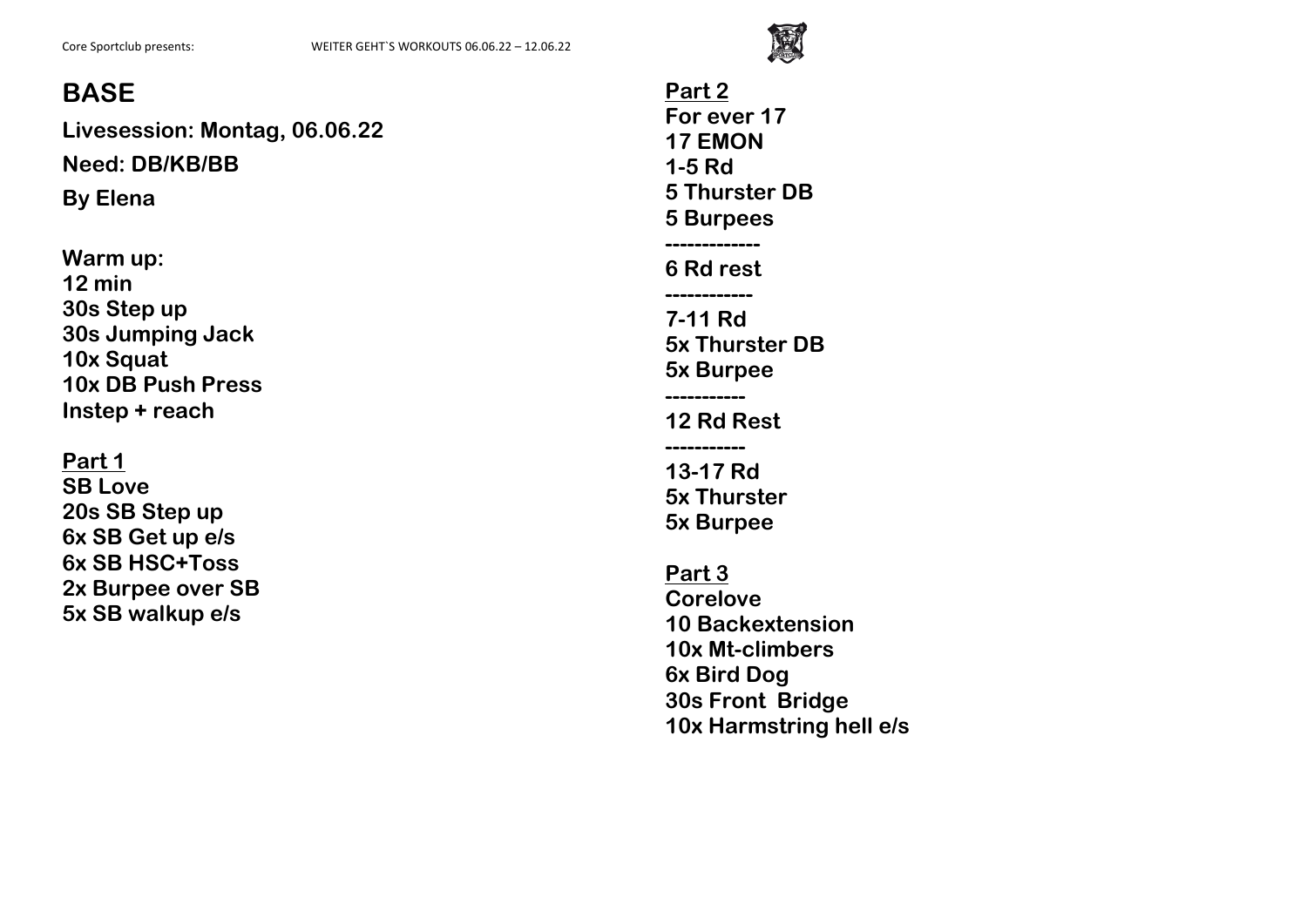

**Livesession: Dienstag, 07.06.2022 Need: nix**

**By Ingo**

**Warm Up (8 min.) Lunge Complex e/s 6 x Goodmornings 6 x Situps 4 x Hand Release Push ups 5 x 6 Way Shoulder Instep & Reach**

### **Part 1**

**3 Rds 15m Standing Sled Pull 4x Sit to stand rope 20 Push ups 100 Step ups**

### **Part 2**

**3 Rds 30s Hollow Hang 40x Flutter Kicks 30 Squats 10x 15 fast Run**

**Part 3 10 min 10 x Hamstring Hell e/s 2 x Calve Raise 10/10 sec Hold 30 sec Superman Hold 30 sec Hollow Hold**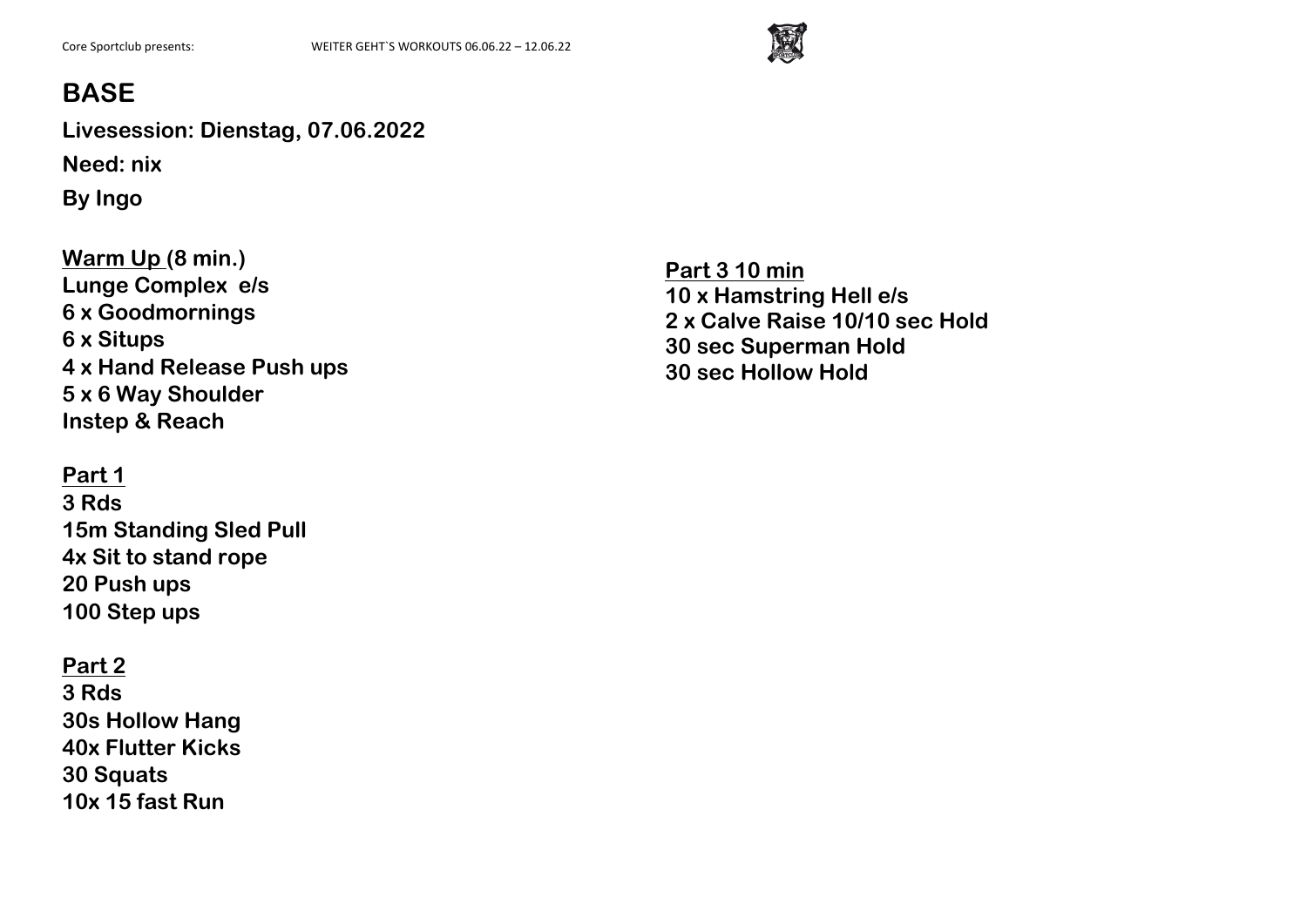

**Livesession: Mittwoch 08.06.22 Need: BB, DB, KB By Ingo**

#### **Warm up 8 min 5x Lunge + Twist e/s 10x Heel to Butt e/s 20s Plank walk up Instep and reach**

**Part 1 12 min 6x Bulgarien Split Squat + Chaos KB 6x Side Lunge e/s 6x Hollow Hold Bottom up Press e/s**

#### **Part 2**

**12 min 5 x Landmine High Twist e/s 5x High Plank Rotation e/s 5x Twistes KB Press e/s**

**Part 3 Ladder of 1-2-3-4-3-2-1 Manmaker Thruster Burpee**

**Part 4 2 Rds 20/20 Founder 10x Floor Back Ext. Scorpion Strech Cat + Cow**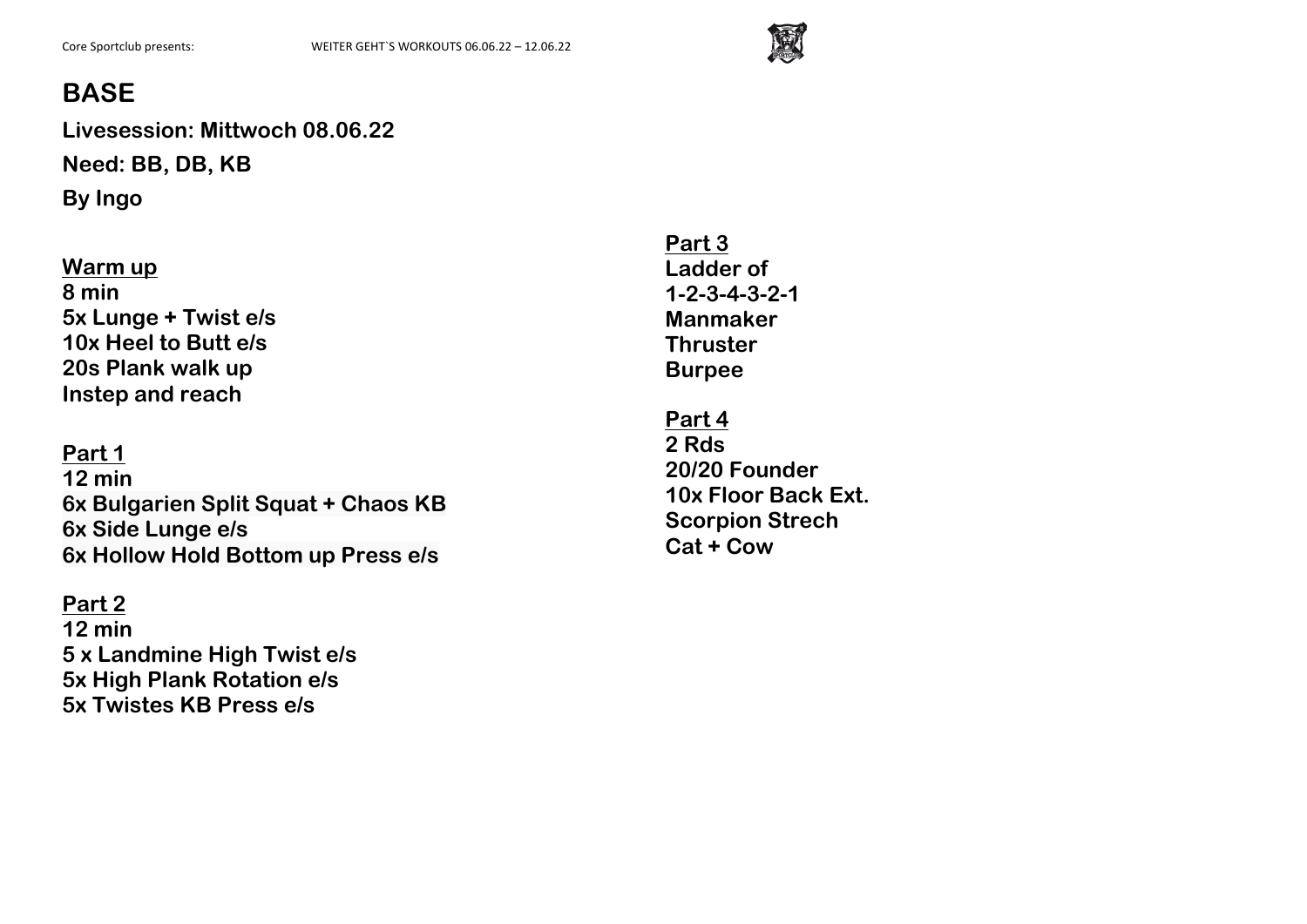

**Livesession: Donnerstag 09.06.22**

**Need: Motivation**

**By Ingo**

### **Warm up**

**3 Rds 30sec Banded Glute Bridge March 30sec Banded Psoas March 30sec Kossack Squat Isometric Hold Bottom R 15sec + Isometric Hold Bottom L** 

**Part 1**

**A1) 3 Rds 5/3/3 Deadlift 8x 1-Leg elev. Hip Bridge e/s 30s Rest**

**A2) 3 Rds 5/3 KB Rack Split Squat e/s 8x Goblet Kossak Squat e/s 30s Rest** 

**B1) 3 Rds 4x Scotty Bob 20x Plank walk up 30s Rest**

**B2) 3 Rds 4x 1-Leg Inverted Row e/s 8x Facepull 30s Rest**

**Part 2 3 Rounds 30 sec Skippings FW/BW 30 sec Squat fast 30 sec Bench walk up 30 sec Mountain Climber 30 sec Rest**

**Remaining Time Cat + Cow Instep + Reach Couch Stretch**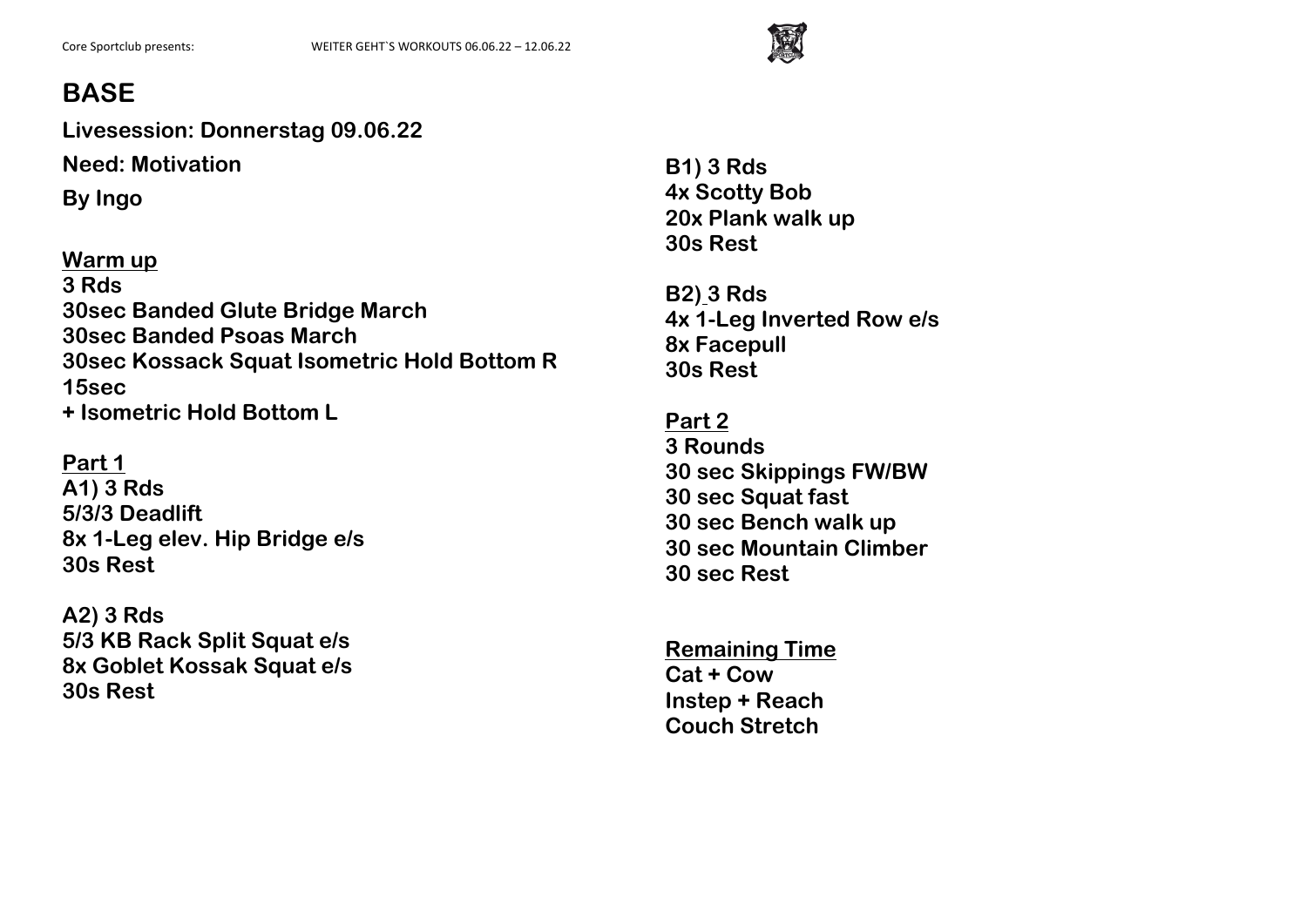

**Livesession: Freitag 10.06.22**

**Warm Up (6 min.) 6 x Banded pull aparts pronated & supinated 5 x Push ups Lunge Complex 3 x Thorasic Bridge & Reach e/s**

**Part 1 (10 min.) 6 x BB Bench Press (3011) 15 sec Chin over Bar Isometric Hold 15 sec Bench Dip Stretch + 10 Bench Dips 8 x weighted Sit ups e/s Lat & Pec Stretch**

**Part 2 (12 min.) 6 x Sandbag Trolls 6 x BB Pendlay Row (21x1) 6 x Zottman Bicep Curls e/s 6 x TRX Face Pulls**

**Part 3 (EMOM 12 min.) 1st: 8 x Yoga Push ups 2nd: 30sec. Table Rock Hold 3rd: 10 x lateral Box Step overs 4th: 8 x 1-Leg Hip thrusts e/s** 

**Part 4 (Remaining Time) 20 / 20 Standing Founder 4 x Scorpion Stretch 4 x Mantis 3 x Instep Stretch & alternating Reach**